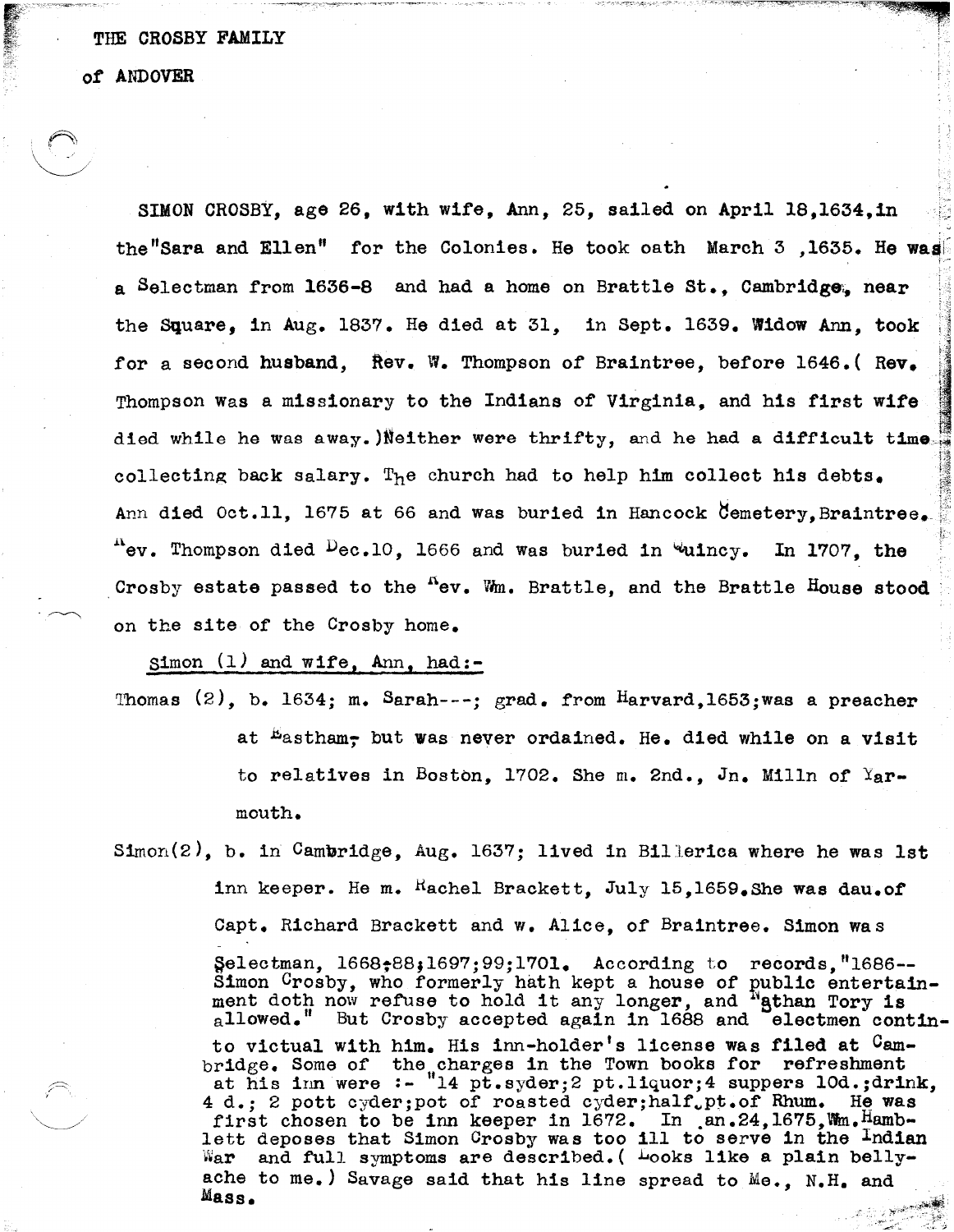$\mathcal{L}=\{z\in\mathcal{L}:\mathcal{L}=\mathcal{L}:\mathcal{L}=\mathcal{L}:\mathcal{L}=\mathcal{L}:\mathcal{L}=\mathcal{L}:\mathcal{L}=\mathcal{L}:\mathcal{L}=\mathcal{L}:\mathcal{L}=\mathcal{L}:\mathcal{L}=\mathcal{L}:\mathcal{L}=\mathcal{L}=\mathcal{L}:\mathcal{L}=\mathcal{L}=\mathcal{L}:\mathcal{L}=\mathcal{L}=\mathcal{L}:\mathcal{L}=\mathcal{L}=\mathcal{L}=\mathcal{L}=\mathcal{L}=\mathcal{L}=\mathcal{L}=\mathcal{L}=\mathcal{L$ 

Children of Simon(1) Crosby and wife, Ann---, (cont.):-<br>Joseph <sup>(</sup>2), b. <sup>F</sup>eb.1638; lived in Braintree with his mother; m. <sup>S</sup>arah Brackett, 1675; she was sister of Simon's wife. Rachel; He is said to have had a 2nd wife,  $Elin$  --(rest gone) about 1693. He was a trooper; petitioned-see Archives,67;165--to be exempt. He d. 1695. **----**  $Rev.$ Thomas(2) Crosby(Simon(1) and wife,  $SarnA$ , had:-Tom (3), b. 1663; lived in Eastham; m. Hannah---; she d. 1729;he d. 1731. John (4), d. 1714. Simon (3), b. 1665; m. Mary Nickerson, 1691; m. 2nd.,Susanna C1arkjd. 1718.  $S$ arah (3), b. 1667; m. Silas (3) Seare, Jr.;-

James (4) Sears, had:-Rebecca (5) Sears, who m. Eli(5) Crosby, son of  $P$ avid $(4)$  $Jn.$  (3)  $Tom(2)$  of So. East,  $N.$   $Y.$ 

Joseph(3), b. 1669; m. "ehitabel Miller,dau.of Jn.Miller and w. "argaret Winslow; he was  $Kep_{\bullet}$ , 1689; d. 1695.

John (3), b. 1671; m. Hannah Miller, sister of Mehitabel.wife of Jos.  $(3)$ he went to <sup>n</sup>arwich; he d. 1714.

William  $(3)$ , b. 1673; m. widow Mercy Hinchley,1711.

Ebenezer $(3)$ , b. 1675.

Ann Mercy Increase  $(3)$ , b. 1678; prob. m. Wm. Luce.

Eleazer (3), (according to  $\bar{S}_R$ vage) b. 1682; m. 1706, <sup>P</sup>atience Freeman;lived

in Harwich;she was dau.of Jn. Freeman and  $g$ -dau.of  $M$ aj. Freeman and Mercy Prince, whose mother was "atience Brewster.

 $Innkeeper$  Simon(2) Crosby and wife, Rachel Brackett, had:-Rachel (3), b. 1660; m. 1685, Ephraim Kidder.

Simon  $(3)$ , b. 1663; "arch 5; m. Hannah; she d. 1702; he m. 2nd.,1703, Abi-

gail Parker, widow *ot* John; she d. a widow,1755; they lived near the Shawshim.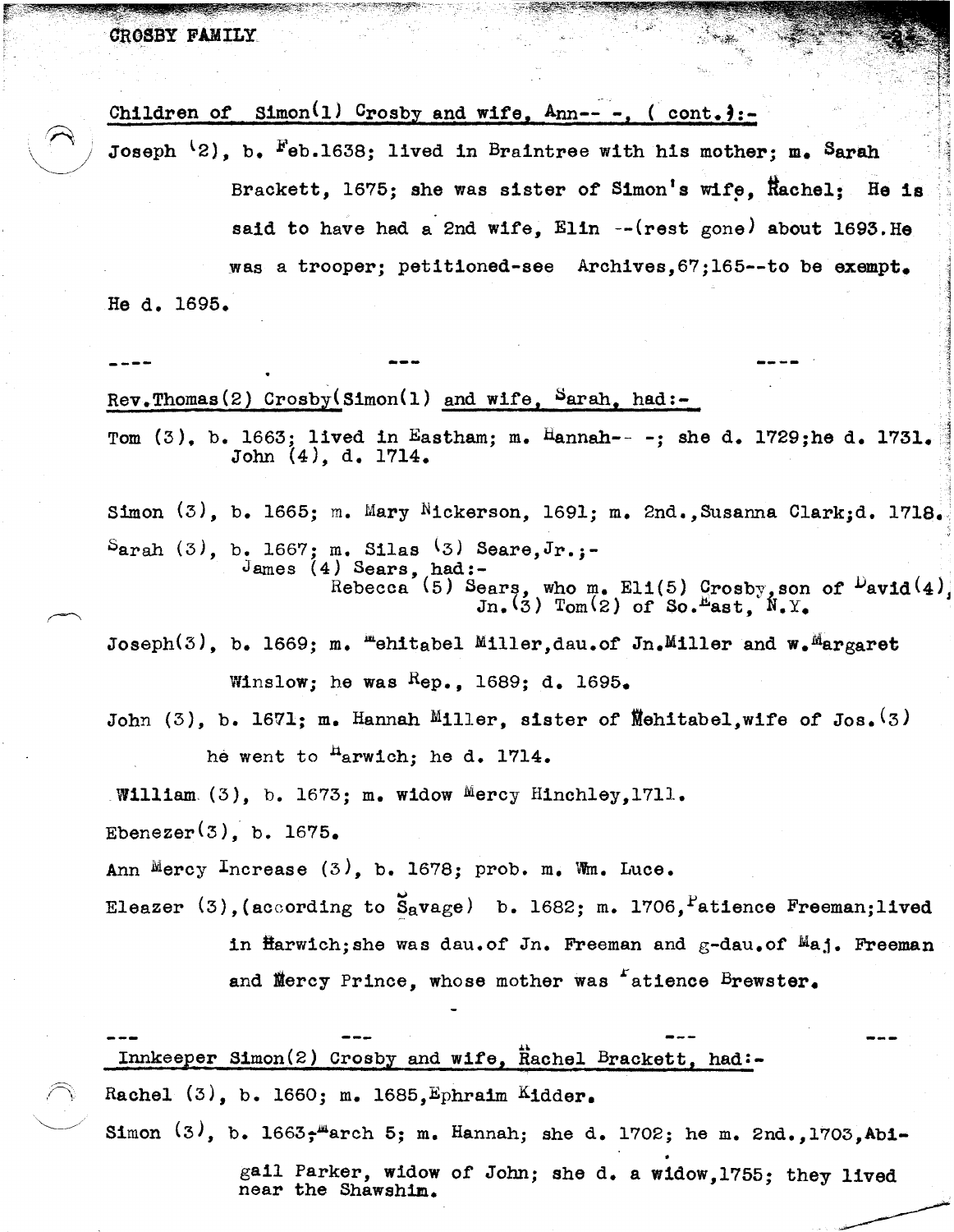Children of Simon (2)  $0$ rosby (Simon(1) and wife, Rachel Brackett (cont.) :-Thomas  $(3)$ , b. 1666; Hazen said 1665.

-3.

Joseph  $(3)$ , b. 1669; m. 1691, Sarah French, b. 1671, dau.of Lieut.Wm. French and w. "ary Lothrop; he was a farmer; lived near Nuttings Pond. He was alive 1736. Did he go to Worcester?

Hannah  $(3^j, b$ . March 30, 1672, according to  $S$ avage. I had b. 1673. She m. Samuel <sup>D</sup>anforth, Jan.8,1695; he was b. 1668, son of Jonathan<sup>(2)</sup>

Nathan  $(3)$ , b. 1675; m. Sarah Shedd, 1706; she was dau.of Jn. Shedd; she d. 1746; he d. 1749.

Josiah  $(3)$ , b. 1677; m. Mary Manning, 1704.

Mary (3), b. 1680; m. 1701, John Blanchard.

 $S<sub>arah</sub>$  (3), b. 1684; m. William  $K<sub>awson</sub>$ .

 $Joseph(3)$  Crosby(Simon<sup>(2-1)</sup> and wife, Sarah French, had:-

Joseph  $(4)$ , b. 1692; went to Worcester.

Sarah  $(4)$ , b. 1694; m. 1st., Thos. Hunt, 1709; had a dau. Sarah  $(5)$ , b. Nov. 2, 1709; Thos. d. in Sept.; she m. 2nd., Ephraim Abbott of ANDOVER. Jan.6. 1715. He was son of Jn. Abbott and  $w_e$  Parah  $P_{\text{arker}}$ ; he d. 1748; she m. 3rd., John  $D_{\text{ano}}$ , 1749; she d. 1780.

Rachel (4), b. 1695; m. Thos Wyman according to some; I had that she m. Samuel Stevens.

William  $(4)$ , b. 1697; m. Hannah Ross, dau.of Thomas; he d. 1754; she d. 1756. Mary  $(4)$ , b. 1699-00; m. Eleazer Ellis of Dedham.

Thomas  $(4)$ , b. 1701; of Billerica, 1736.

David  $(4)$ , b. 1707; m. Sarah Foster; went to Shrewsbury.

Deborah  $(4)$ , b. July 13, 1709; m. March 31, 1727, Feter Russell of ANDOVER. Robert (4), b. 1711; did he m. "ehitabel Chandler 1732 and go to Townsend

Mass.? She was dau.of Jos. Chandler and Mehitabel Russell. Pelatiah  $(4)$ , b. 1713.